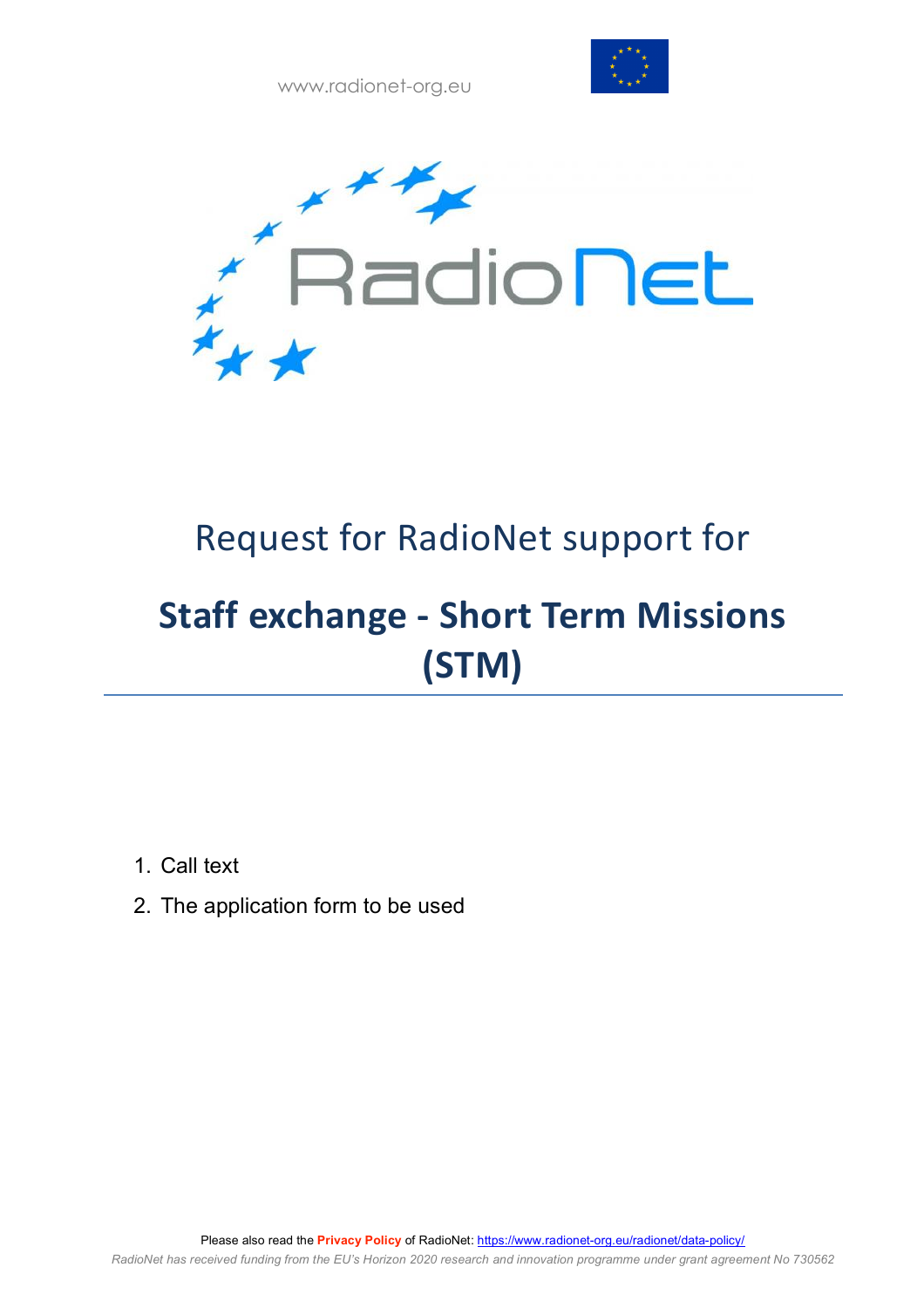

# RadioNet support for Short Term Missions (staff exchange) Call

RadioNet is an EC funded project, which brings together the premier radio astronomical facilities in Europe to serve a growing research community across all of Europe and beyond. RadioNet supports a networking programme to promote and strengthen RadioNet infrastructures (EVN, e-MERLIN, NOEMA, IRAM-30m, LOFAR, Effelsberg, APEX and ALTA) and technical developments (AETHRA, BRAND EVN and RINGS).

In an additional aspect of the training programme, RadioNet supports mobility in order to reinforce the contacts between the different technical groups - Short Term Missions (STM). The primary goal of the STM is to gain missing technical expertise at the home institute by performing a visit at the expert host institute; the staff exchange focuses only on technical and operational areas (not scientific exploitation of astronomical results) aspects of the RadioNet infrastructures. The exchange programme is open not only to the RadioNet partners, but also to institutes elsewhere. However, the visit must take place at one of the RadioNet beneficiaries. This will allow establishing international, diverse collaboration. On the long perspective, it will lay a foundation for the sustainability of the present and future infrastructures. Please note that the STM cannot be used to support individual careers, as for such there are other dedicated programmes. The main focus is on the long-term technical plans of the home institutes and broadening their technical expertise.

We are inviting technical staff from astronomy and industry to respond to the call using the application form (including additionally a CV and the invitation of the host institution). The applicants are encouraged to contact the host institution in advance to produce the short description of work in liaison with them.

### **Please send the duly filled in application form as PDF file to**

### **RadioNet@mpifr.de**

### **Deadline: February 1, 2019, 5pm (CET)**

The evaluation of the submitted applications will be performed by a Selection Committee and announced within 3 weeks after the submission deadline.

RadioNet will partially support travel and accommodation costs of the visit (for a visit of 1 week a maximum of 900EUR of eligible cost will be reimbursed, for a longer mission up to 1500EUR). Each visit must be documented in an assessment report following a report template, clearly specifying the added value for the RadioNet community. There is a 6-month deadline after the event for claiming the expenses; afterwards the support will be withdrawn.

You are welcome to contact the STM activity leader Dr. Reinhard Keller for more information about the RadioNet exchange programme and/or the RadioNet management for assistance.

Sincerely,

RadioNet Management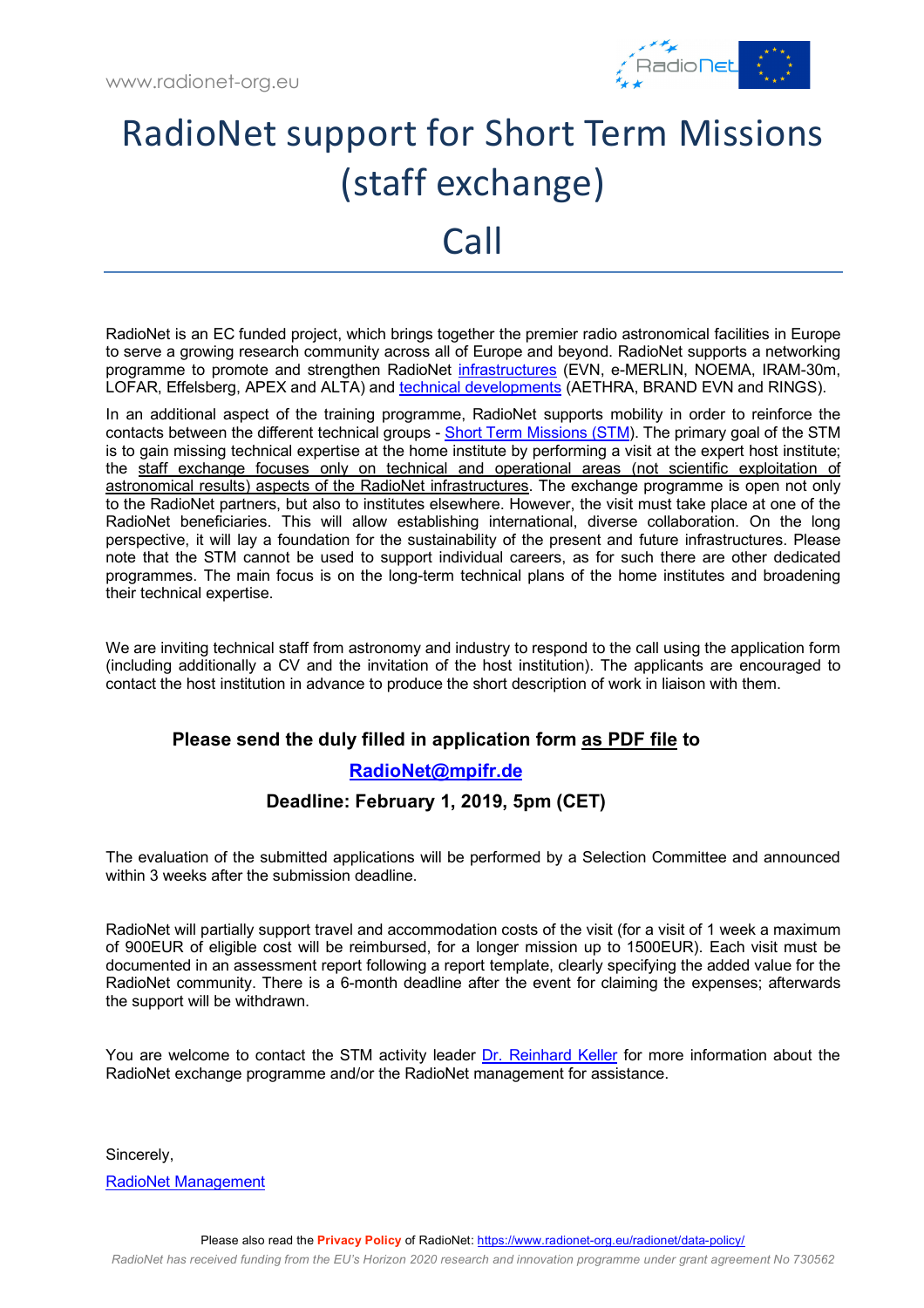

#### *Funding principles:*

- *Cost must be actually incurred in connection with the RadioNet action and necessary for its implementation*
- *Cost must be identifiable and verifiable, in particular recorded in the accounts in accordance with the accounting standards. Cost must comply with the applicable national law on taxes, labour and social security*
- *Travel costs and related subsistence allowances (including related duties, taxes and charges such as nondeductible value added tax (VAT) paid by the beneficiary) are eligible if they are in line with the beneficiary's usual practices on travel.*
- *Cost must be reasonable, justified and must comply with the principle of sound financial management, in particular regarding economy and efficiency (i.e. in line with a good housekeeping practice when spending public money, avoiding monetary excesses). 'Economy' means minimising the costs of resources used for an activity (input), while maximising quality; 'efficiency' is the relationship between outputs and the resources used to produce them.*

#### *Examples:*

*1. The beneficiary may NOT upgrade its travel policy or its purchasing rules because of the EC support.* 

*2. Not eligible are: Entertainment or hospitality expenses (incl. gifts, special meals and dinners); not obligatory tips; cost of cancelled trips/events; personnel cost; exchange fee; trip insurance, re-booking cost*

#### *Eligibility for funding:*

*Additionally, in order to complete the final payment, each visit must be documented in an assessment report following a report template, clearly specifying the added value for the RadioNet community. There is a 6-month deadline after the event for claiming the expenses; afterwards the support will be withdrawn.*

#### *RadioNet privacy policy*

*Personal Data provided in the applications will be stored, made accessible to the EC and auditors & eventually published with the event reports; all processes are designed according to the General Data Protection Regulation (GDPR, May 25th 2018).*

#### *RadioNet visibility:*

*The recipient of RadioNet financial support must include in any resulted publications the sentence:* This publication has received funding from the European Union's Horizon 2020 research and innovation programme under grant agreement No 730562 [RadioNet]

#### *RadioNet beneficiaries:*

*Max-Planck-Institut für Radioastronomie, NWO -I (ASTRON, SRON), IRAM, INAF-ORA, JIV-ERIC, University of Manchester, Chalmers-OSO, STFC, Observatoire de Paris, University of Oxford, Universidad de Alcala (and IGN), ESO, Fraunhofer-IAF, Rijksuniversiteit Groningen, Dublin Institute for Advanced Studies, ILT, Nicolaus Copernicus University, Universität zu Köln, Ventspils Augstskola, Aalto Uniiveristy, Trinity College Dublin, Korea Astronomy and Space Science Institute, University of Turku, Universite de Bordeaux, Delft University of Technology, University of Glasgow, Department of Science and Technology (DST).*

*RadioNet has received funding from the EU's Horizon 2020 research and innovation programme under grant agreement No 730562*